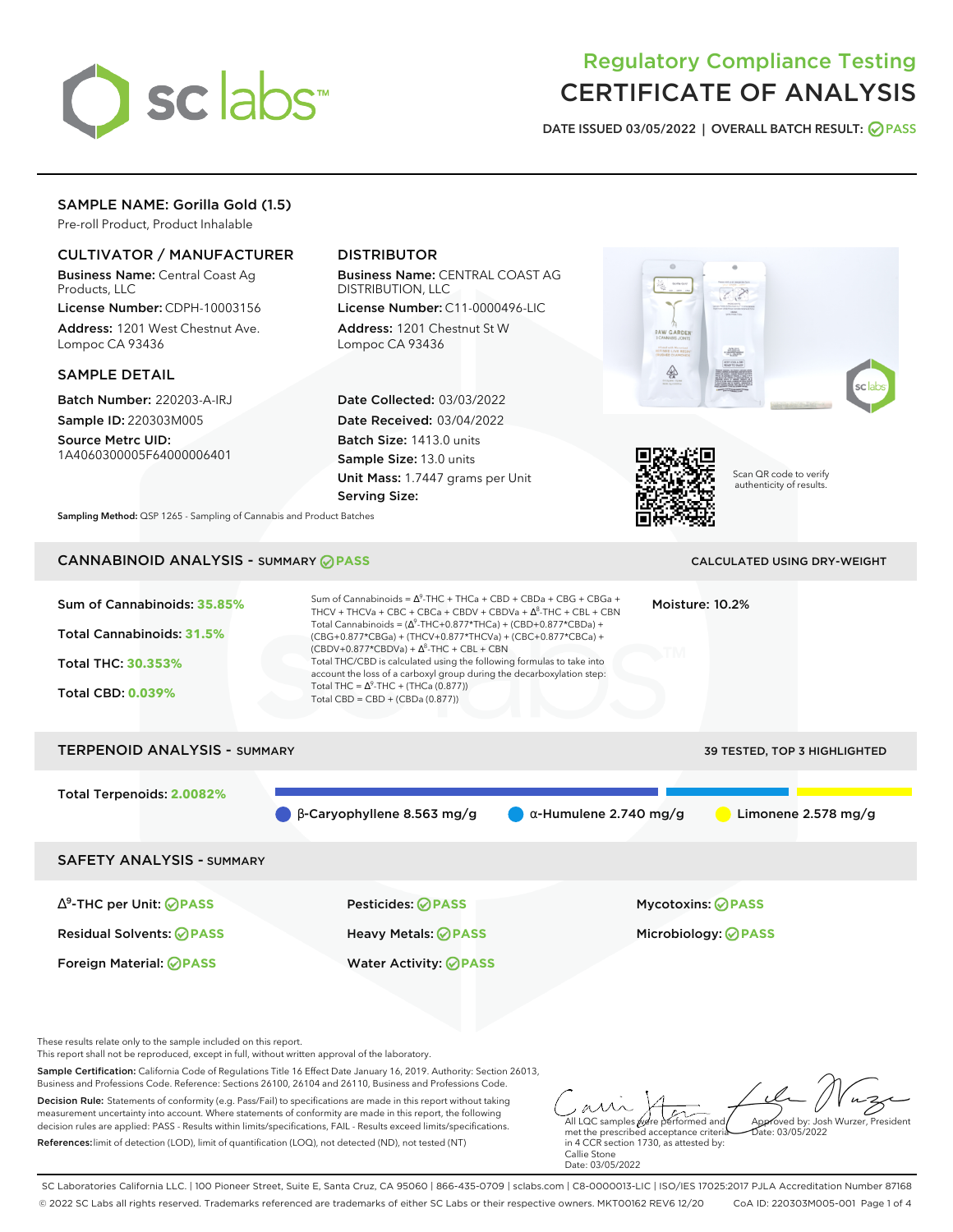



**GORILLA GOLD (1.5) | DATE ISSUED 03/05/2022 | OVERALL BATCH RESULT: PASS**

#### **CANNABINOID TEST RESULTS** - 03/05/2022 **PASS**

Tested by high-performance liquid chromatography with diode-array detection (HPLC-DAD). Calculated using Dry-Weight. **Method:** QSP 1157 - Analysis of Cannabinoids by HPLC-DAD

#### TOTAL CANNABINOIDS: **31.5%**

Total Cannabinoids (Total THC) + (Total CBD) + (Total CBG) + (Total THCV) + (Total CBC) +  $(Total CBDV) +  $\Delta^8$ -THC + CBL + CBN$ 

TOTAL THC: **30.353%** Total THC (Δ<sup>9</sup>-THC+0.877\*THCa)

TOTAL CBD: **0.039%**

Total CBD (CBD+0.877\*CBDa)

TOTAL CBG: 0.6% Total CBG (CBG+0.877\*CBGa)

TOTAL THCV: 0.22% Total THCV (THCV+0.877\*THCVa)

TOTAL CBC: 0.276% Total CBC (CBC+0.877\*CBCa)

TOTAL CBDV: ND Total CBDV (CBDV+0.877\*CBDVa)

| <b>COMPOUND</b> | LOD/LOQ<br>(mg/g)          | <b>MEASUREMENT</b><br><b>UNCERTAINTY</b><br>(mg/g) | <b>RESULT</b><br>(mg/g) | <b>RESULT</b><br>(%) |
|-----------------|----------------------------|----------------------------------------------------|-------------------------|----------------------|
| <b>THCa</b>     | 0.05/0.14                  | ±6.845                                             | 342.24                  | 34.224               |
| <b>CBGa</b>     | 0.1 / 0.2                  | ±0.28                                              | 6.8                     | 0.68                 |
| $\wedge^9$ -THC | 0.06 / 0.26                | ±0.091                                             | 3.39                    | 0.339                |
| <b>CBCa</b>     | 0.07/0.28                  | ±0.120                                             | 3.15                    | 0.315                |
| <b>THCVa</b>    | 0.07/0.20                  | ±0.093                                             | 2.51                    | 0.251                |
| <b>CBDa</b>     | 0.02 / 0.19                | ±0.010                                             | 0.45                    | 0.045                |
| $\wedge^8$ -THC | 0.1/0.4                    | N/A                                                | <b>ND</b>               | <b>ND</b>            |
| <b>THCV</b>     | 0.1/0.2                    | N/A                                                | <b>ND</b>               | <b>ND</b>            |
| <b>CBD</b>      | 0.07/0.29                  | N/A                                                | <b>ND</b>               | <b>ND</b>            |
| <b>CBDV</b>     | 0.04 / 0.15                | N/A                                                | <b>ND</b>               | <b>ND</b>            |
| <b>CBDVa</b>    | 0.03 / 0.53                | N/A                                                | <b>ND</b>               | <b>ND</b>            |
| <b>CBG</b>      | 0.06/0.19                  | N/A                                                | <b>ND</b>               | <b>ND</b>            |
| <b>CBL</b>      | 0.06 / 0.24                | N/A                                                | <b>ND</b>               | <b>ND</b>            |
| <b>CBN</b>      | 0.1/0.3                    | N/A                                                | <b>ND</b>               | <b>ND</b>            |
| <b>CBC</b>      | 0.2 / 0.5                  | N/A                                                | <b>ND</b>               | <b>ND</b>            |
|                 | <b>SUM OF CANNABINOIDS</b> |                                                    | $358.5$ mg/g            | 35.85%               |

#### **UNIT MASS: 1.7447 grams per Unit**

| $\Delta^9$ -THC per Unit               | 1100 per-package limit | 5.91 mg/unit    | <b>PASS</b> |
|----------------------------------------|------------------------|-----------------|-------------|
| <b>Total THC per Unit</b>              |                        | 529.57 mg/unit  |             |
| <b>CBD</b> per Unit                    |                        | <b>ND</b>       |             |
| <b>Total CBD per Unit</b>              |                        | $0.68$ mg/unit  |             |
| <b>Sum of Cannabinoids</b><br>per Unit |                        | $625.5$ mg/unit |             |
| <b>Total Cannabinoids</b><br>per Unit  |                        | 549.4 mg/unit   |             |

#### **MOISTURE TEST RESULT**

**10.2%** Tested 03/04/2022 **Method:** QSP 1224 - Loss on Drying (Moisture)

#### **TERPENOID TEST RESULTS** - 03/05/2022

Terpene analysis utilizing gas chromatography-flame ionization detection (GC-FID). **Method:** QSP 1192 - Analysis of Terpenoids by GC-FID

| <b>COMPOUND</b>         | LOD/LOQ<br>(mg/g) | <b>MEASUREMENT</b><br><b>UNCERTAINTY</b><br>(mg/g) | <b>RESULT</b><br>(mg/g)                         | <b>RESULT</b><br>$(\%)$ |
|-------------------------|-------------------|----------------------------------------------------|-------------------------------------------------|-------------------------|
| β-Caryophyllene         | 0.004 / 0.012     | ±0.2372                                            | 8.563                                           | 0.8563                  |
| α-Humulene              | 0.009/0.029       | ±0.0685                                            | 2.740                                           | 0.2740                  |
| Limonene                | 0.005 / 0.016     | ±0.0286                                            | 2.578                                           | 0.2578                  |
| $\alpha$ -Bisabolol     | 0.008 / 0.026     | ±0.0580                                            | 1.398                                           | 0.1398                  |
| <b>Myrcene</b>          | 0.008 / 0.025     | ±0.0124                                            | 1.238                                           | 0.1238                  |
| Terpinolene             | 0.008 / 0.026     | ±0.0151                                            | 0.951                                           | 0.0951                  |
| Linalool                | 0.009 / 0.032     | ±0.0175                                            | 0.591                                           | 0.0591                  |
| Fenchol                 | 0.010 / 0.034     | ±0.0124                                            | 0.413                                           | 0.0413                  |
| Terpineol               | 0.009 / 0.031     | ±0.0190                                            | 0.398                                           | 0.0398                  |
| $\beta$ -Pinene         | 0.004 / 0.014     | ±0.0024                                            | 0.267                                           | 0.0267                  |
| trans-ß-Farnesene       | 0.008 / 0.025     | ±0.0072                                            | 0.261                                           | 0.0261                  |
| Nerolidol               | 0.006 / 0.019     | ±0.0095                                            | 0.194                                           | 0.0194                  |
| Caryophyllene<br>Oxide  | 0.010 / 0.033     | ±0.0050                                            | 0.140                                           | 0.0140                  |
| $\alpha$ -Pinene        | 0.005 / 0.017     | ±0.0006                                            | 0.093                                           | 0.0093                  |
| <b>Borneol</b>          | 0.005 / 0.016     | ±0.0030                                            | 0.091                                           | 0.0091                  |
| β-Ocimene               | 0.006 / 0.020     | ±0.0012                                            | 0.046                                           | 0.0046                  |
| Geraniol                | 0.002 / 0.007     | ±0.0015                                            | 0.043                                           | 0.0043                  |
| Guaiol                  | 0.009 / 0.030     | ±0.0012                                            | 0.032                                           | 0.0032                  |
| Camphene                | 0.005 / 0.015     | ±0.0002                                            | 0.025                                           | 0.0025                  |
| $\gamma$ -Terpinene     | 0.006 / 0.018     | ±0.0003                                            | 0.020                                           | 0.0020                  |
| $\alpha$ -Phellandrene  | 0.006 / 0.020     | N/A                                                | <loq< th=""><th><loq< th=""></loq<></th></loq<> | <loq< th=""></loq<>     |
| $\Delta^3$ -Carene      | 0.005 / 0.018     | N/A                                                | <loq< th=""><th><loq< th=""></loq<></th></loq<> | <loq< th=""></loq<>     |
| $\alpha$ -Terpinene     | 0.005 / 0.017     | N/A                                                | <loq< th=""><th><loq< th=""></loq<></th></loq<> | <loq< th=""></loq<>     |
| Eucalyptol              | 0.006 / 0.018     | N/A                                                | <loq< th=""><th><loq< th=""></loq<></th></loq<> | <loq< th=""></loq<>     |
| Sabinene Hydrate        | 0.006 / 0.022     | N/A                                                | <loq< th=""><th><loq< th=""></loq<></th></loq<> | <loq< th=""></loq<>     |
| Fenchone                | 0.009 / 0.028     | N/A                                                | <loq< th=""><th><loq< th=""></loq<></th></loq<> | <loq< th=""></loq<>     |
| Nerol                   | 0.003 / 0.011     | N/A                                                | <loq< th=""><th><loq< th=""></loq<></th></loq<> | <loq< th=""></loq<>     |
| Citronellol             | 0.003 / 0.010     | N/A                                                | <loq< th=""><th><loq< th=""></loq<></th></loq<> | <loq< th=""></loq<>     |
| Sabinene                | 0.004 / 0.014     | N/A                                                | ND                                              | <b>ND</b>               |
| p-Cymene                | 0.005 / 0.016     | N/A                                                | <b>ND</b>                                       | ND                      |
| Isopulegol              | 0.005 / 0.016     | N/A                                                | ND                                              | ND                      |
| Camphor                 | 0.006 / 0.019     | N/A                                                | ND                                              | ND                      |
| Isoborneol              | 0.004 / 0.012     | N/A                                                | ND                                              | <b>ND</b>               |
| Menthol                 | 0.008 / 0.025     | N/A                                                | <b>ND</b>                                       | <b>ND</b>               |
| Pulegone                | 0.003 / 0.011     | N/A                                                | ND                                              | ND                      |
| <b>Geranyl Acetate</b>  | 0.004 / 0.014     | N/A                                                | ND                                              | ND                      |
| $\alpha$ -Cedrene       | 0.005 / 0.016     | N/A                                                | <b>ND</b>                                       | ND                      |
| Valencene               | 0.009 / 0.030     | N/A                                                | ND                                              | ND                      |
| Cedrol                  | 0.008 / 0.027     | N/A                                                | <b>ND</b>                                       | <b>ND</b>               |
| <b>TOTAL TERPENOIDS</b> |                   |                                                    | 20.082 mg/g                                     | 2.0082%                 |

SC Laboratories California LLC. | 100 Pioneer Street, Suite E, Santa Cruz, CA 95060 | 866-435-0709 | sclabs.com | C8-0000013-LIC | ISO/IES 17025:2017 PJLA Accreditation Number 87168 © 2022 SC Labs all rights reserved. Trademarks referenced are trademarks of either SC Labs or their respective owners. MKT00162 REV6 12/20 CoA ID: 220303M005-001 Page 2 of 4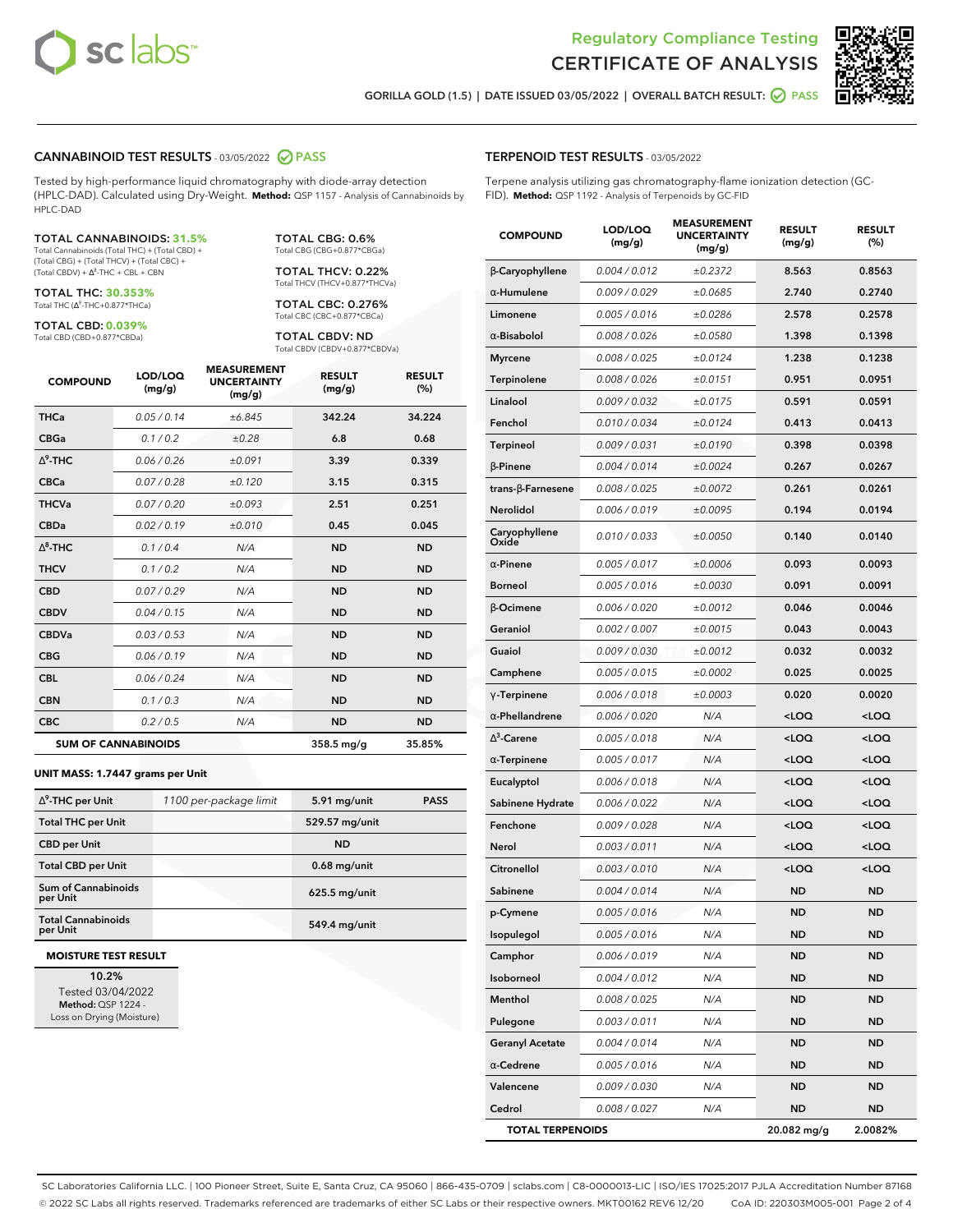



**GORILLA GOLD (1.5) | DATE ISSUED 03/05/2022 | OVERALL BATCH RESULT: PASS**

### **CATEGORY 1 PESTICIDE TEST RESULTS** - 03/05/2022 **PASS**

Pesticide and plant growth regulator analysis utilizing high-performance liquid chromatography-mass spectrometry (HPLC-MS) or gas chromatography-mass spectrometry (GC-MS). \*GC-MS utilized where indicated. **Method:** QSP 1212 - Analysis of Pesticides and Mycotoxins by LC-MS or QSP 1213 - Analysis of Pesticides by GC-MS

| 0.03 / 0.08<br>Aldicarb<br>$\ge$ LOD<br>N/A<br><b>ND</b><br><b>PASS</b><br>Carbofuran<br><b>ND</b><br>0.02 / 0.05<br>$\ge$ LOD<br>N/A<br><b>PASS</b><br>Chlordane*<br>0.03 / 0.08<br>$\ge$ LOD<br>N/A<br><b>ND</b><br><b>PASS</b><br>Chlorfenapyr*<br>0.03/0.10<br>N/A<br><b>ND</b><br><b>PASS</b><br>$\ge$ LOD<br>Chlorpyrifos<br>0.02/0.06<br>$>$ LOD<br>N/A<br><b>ND</b><br><b>PASS</b><br>0.02 / 0.07<br>N/A<br><b>ND</b><br>Coumaphos<br>$\ge$ LOD<br><b>PASS</b><br>Daminozide<br>0.02 / 0.07<br>N/A<br><b>ND</b><br>$\ge$ LOD<br><b>PASS</b><br><b>Dichlorvos</b><br>0.03/0.09<br>N/A<br>$>$ LOD<br><b>ND</b><br><b>PASS</b><br>(DDVP)<br>Dimethoate<br>0.03 / 0.08<br>N/A<br><b>ND</b><br><b>PASS</b><br>$\ge$ LOD<br><b>ND</b><br><b>PASS</b><br>0.03/0.10<br>$>$ LOD<br>N/A<br>Ethoprophos<br>0.02 / 0.06<br><b>ND</b><br><b>PASS</b><br>Etofenprox<br>$\ge$ LOD<br>N/A<br>0.03 / 0.08<br>N/A<br><b>ND</b><br><b>PASS</b><br>Fenoxycarb<br>$\ge$ LOD<br>0.03 / 0.08<br>N/A<br><b>ND</b><br><b>PASS</b><br>Fipronil<br>$\ge$ LOD<br>Imazalil<br>0.02 / 0.06<br>$>$ LOD<br>N/A<br><b>ND</b><br><b>PASS</b><br><b>Methiocarb</b><br>0.02 / 0.07<br><b>ND</b><br><b>PASS</b><br>$\ge$ LOD<br>N/A<br>0.03/0.10<br>N/A<br><b>ND</b><br><b>PASS</b><br>Parathion-methyl<br>$\ge$ LOD<br>0.03/0.09<br>N/A<br><b>ND</b><br><b>PASS</b><br><b>Mevinphos</b><br>$\ge$ LOD<br>Paclobutrazol<br>0.02 / 0.05<br>N/A<br><b>ND</b><br><b>PASS</b><br>$\ge$ LOD<br>0.03/0.09<br>$>$ LOD<br>N/A<br><b>ND</b><br><b>PASS</b><br>Propoxur<br>0.03 / 0.08<br>$\ge$ LOD<br>N/A<br><b>ND</b><br><b>PASS</b><br>Spiroxamine<br>0.03/0.10<br>N/A<br><b>ND</b><br><b>PASS</b><br>Thiacloprid<br>$\ge$ LOD | <b>COMPOUND</b> | LOD/LOQ<br>$(\mu g/g)$ | <b>ACTION</b><br><b>LIMIT</b><br>$(\mu g/g)$ | <b>MEASUREMENT</b><br><b>UNCERTAINTY</b><br>$(\mu g/g)$ | <b>RESULT</b><br>$(\mu g/g)$ | <b>RESULT</b> |
|-------------------------------------------------------------------------------------------------------------------------------------------------------------------------------------------------------------------------------------------------------------------------------------------------------------------------------------------------------------------------------------------------------------------------------------------------------------------------------------------------------------------------------------------------------------------------------------------------------------------------------------------------------------------------------------------------------------------------------------------------------------------------------------------------------------------------------------------------------------------------------------------------------------------------------------------------------------------------------------------------------------------------------------------------------------------------------------------------------------------------------------------------------------------------------------------------------------------------------------------------------------------------------------------------------------------------------------------------------------------------------------------------------------------------------------------------------------------------------------------------------------------------------------------------------------------------------------------------------------------------------------------------------------------------------------------|-----------------|------------------------|----------------------------------------------|---------------------------------------------------------|------------------------------|---------------|
|                                                                                                                                                                                                                                                                                                                                                                                                                                                                                                                                                                                                                                                                                                                                                                                                                                                                                                                                                                                                                                                                                                                                                                                                                                                                                                                                                                                                                                                                                                                                                                                                                                                                                           |                 |                        |                                              |                                                         |                              |               |
|                                                                                                                                                                                                                                                                                                                                                                                                                                                                                                                                                                                                                                                                                                                                                                                                                                                                                                                                                                                                                                                                                                                                                                                                                                                                                                                                                                                                                                                                                                                                                                                                                                                                                           |                 |                        |                                              |                                                         |                              |               |
|                                                                                                                                                                                                                                                                                                                                                                                                                                                                                                                                                                                                                                                                                                                                                                                                                                                                                                                                                                                                                                                                                                                                                                                                                                                                                                                                                                                                                                                                                                                                                                                                                                                                                           |                 |                        |                                              |                                                         |                              |               |
|                                                                                                                                                                                                                                                                                                                                                                                                                                                                                                                                                                                                                                                                                                                                                                                                                                                                                                                                                                                                                                                                                                                                                                                                                                                                                                                                                                                                                                                                                                                                                                                                                                                                                           |                 |                        |                                              |                                                         |                              |               |
|                                                                                                                                                                                                                                                                                                                                                                                                                                                                                                                                                                                                                                                                                                                                                                                                                                                                                                                                                                                                                                                                                                                                                                                                                                                                                                                                                                                                                                                                                                                                                                                                                                                                                           |                 |                        |                                              |                                                         |                              |               |
|                                                                                                                                                                                                                                                                                                                                                                                                                                                                                                                                                                                                                                                                                                                                                                                                                                                                                                                                                                                                                                                                                                                                                                                                                                                                                                                                                                                                                                                                                                                                                                                                                                                                                           |                 |                        |                                              |                                                         |                              |               |
|                                                                                                                                                                                                                                                                                                                                                                                                                                                                                                                                                                                                                                                                                                                                                                                                                                                                                                                                                                                                                                                                                                                                                                                                                                                                                                                                                                                                                                                                                                                                                                                                                                                                                           |                 |                        |                                              |                                                         |                              |               |
|                                                                                                                                                                                                                                                                                                                                                                                                                                                                                                                                                                                                                                                                                                                                                                                                                                                                                                                                                                                                                                                                                                                                                                                                                                                                                                                                                                                                                                                                                                                                                                                                                                                                                           |                 |                        |                                              |                                                         |                              |               |
|                                                                                                                                                                                                                                                                                                                                                                                                                                                                                                                                                                                                                                                                                                                                                                                                                                                                                                                                                                                                                                                                                                                                                                                                                                                                                                                                                                                                                                                                                                                                                                                                                                                                                           |                 |                        |                                              |                                                         |                              |               |
|                                                                                                                                                                                                                                                                                                                                                                                                                                                                                                                                                                                                                                                                                                                                                                                                                                                                                                                                                                                                                                                                                                                                                                                                                                                                                                                                                                                                                                                                                                                                                                                                                                                                                           |                 |                        |                                              |                                                         |                              |               |
|                                                                                                                                                                                                                                                                                                                                                                                                                                                                                                                                                                                                                                                                                                                                                                                                                                                                                                                                                                                                                                                                                                                                                                                                                                                                                                                                                                                                                                                                                                                                                                                                                                                                                           |                 |                        |                                              |                                                         |                              |               |
|                                                                                                                                                                                                                                                                                                                                                                                                                                                                                                                                                                                                                                                                                                                                                                                                                                                                                                                                                                                                                                                                                                                                                                                                                                                                                                                                                                                                                                                                                                                                                                                                                                                                                           |                 |                        |                                              |                                                         |                              |               |
|                                                                                                                                                                                                                                                                                                                                                                                                                                                                                                                                                                                                                                                                                                                                                                                                                                                                                                                                                                                                                                                                                                                                                                                                                                                                                                                                                                                                                                                                                                                                                                                                                                                                                           |                 |                        |                                              |                                                         |                              |               |
|                                                                                                                                                                                                                                                                                                                                                                                                                                                                                                                                                                                                                                                                                                                                                                                                                                                                                                                                                                                                                                                                                                                                                                                                                                                                                                                                                                                                                                                                                                                                                                                                                                                                                           |                 |                        |                                              |                                                         |                              |               |
|                                                                                                                                                                                                                                                                                                                                                                                                                                                                                                                                                                                                                                                                                                                                                                                                                                                                                                                                                                                                                                                                                                                                                                                                                                                                                                                                                                                                                                                                                                                                                                                                                                                                                           |                 |                        |                                              |                                                         |                              |               |
|                                                                                                                                                                                                                                                                                                                                                                                                                                                                                                                                                                                                                                                                                                                                                                                                                                                                                                                                                                                                                                                                                                                                                                                                                                                                                                                                                                                                                                                                                                                                                                                                                                                                                           |                 |                        |                                              |                                                         |                              |               |
|                                                                                                                                                                                                                                                                                                                                                                                                                                                                                                                                                                                                                                                                                                                                                                                                                                                                                                                                                                                                                                                                                                                                                                                                                                                                                                                                                                                                                                                                                                                                                                                                                                                                                           |                 |                        |                                              |                                                         |                              |               |
|                                                                                                                                                                                                                                                                                                                                                                                                                                                                                                                                                                                                                                                                                                                                                                                                                                                                                                                                                                                                                                                                                                                                                                                                                                                                                                                                                                                                                                                                                                                                                                                                                                                                                           |                 |                        |                                              |                                                         |                              |               |
|                                                                                                                                                                                                                                                                                                                                                                                                                                                                                                                                                                                                                                                                                                                                                                                                                                                                                                                                                                                                                                                                                                                                                                                                                                                                                                                                                                                                                                                                                                                                                                                                                                                                                           |                 |                        |                                              |                                                         |                              |               |
|                                                                                                                                                                                                                                                                                                                                                                                                                                                                                                                                                                                                                                                                                                                                                                                                                                                                                                                                                                                                                                                                                                                                                                                                                                                                                                                                                                                                                                                                                                                                                                                                                                                                                           |                 |                        |                                              |                                                         |                              |               |
|                                                                                                                                                                                                                                                                                                                                                                                                                                                                                                                                                                                                                                                                                                                                                                                                                                                                                                                                                                                                                                                                                                                                                                                                                                                                                                                                                                                                                                                                                                                                                                                                                                                                                           |                 |                        |                                              |                                                         |                              |               |

#### **CATEGORY 2 PESTICIDE TEST RESULTS** - 03/05/2022 **PASS**

| <b>COMPOUND</b>          | LOD/LOQ<br>$(\mu g/g)$ | <b>ACTION</b><br><b>LIMIT</b><br>$(\mu g/g)$ | <b>MEASUREMENT</b><br><b>UNCERTAINTY</b><br>$(\mu g/g)$ | <b>RESULT</b><br>$(\mu g/g)$ | <b>RESULT</b> |  |
|--------------------------|------------------------|----------------------------------------------|---------------------------------------------------------|------------------------------|---------------|--|
| Abamectin                | 0.03/0.10              | 0.1                                          | N/A                                                     | <b>ND</b>                    | <b>PASS</b>   |  |
| Acephate                 | 0.02/0.07              | 0.1                                          | N/A                                                     | <b>ND</b>                    | <b>PASS</b>   |  |
| Acequinocyl              | 0.02/0.07              | 0.1                                          | N/A                                                     | <b>ND</b>                    | <b>PASS</b>   |  |
| Acetamiprid              | 0.02/0.05              | 0.1                                          | N/A                                                     | <b>ND</b>                    | <b>PASS</b>   |  |
| Azoxystrobin             | 0.02/0.07              | 0.1                                          | N/A                                                     | <b>ND</b>                    | <b>PASS</b>   |  |
| <b>Bifenazate</b>        | 0.01/0.04              | 0.1                                          | N/A                                                     | <b>ND</b>                    | <b>PASS</b>   |  |
| <b>Bifenthrin</b>        | 0.02 / 0.05            | 3                                            | N/A                                                     | <b>ND</b>                    | <b>PASS</b>   |  |
| <b>Boscalid</b>          | 0.03/0.09              | 0.1                                          | N/A                                                     | <b>ND</b>                    | <b>PASS</b>   |  |
| Captan                   | 0.19/0.57              | 0.7                                          | N/A                                                     | <b>ND</b>                    | <b>PASS</b>   |  |
| Carbaryl                 | 0.02/0.06              | 0.5                                          | N/A                                                     | <b>ND</b>                    | <b>PASS</b>   |  |
| Chlorantranilip-<br>role | 0.04/0.12              | 10                                           | N/A                                                     | <b>ND</b>                    | <b>PASS</b>   |  |
| Clofentezine             | 0.03/0.09              | 0.1                                          | N/A                                                     | <b>ND</b>                    | <b>PASS</b>   |  |

| <b>CATEGORY 2 PESTICIDE TEST RESULTS</b> - 03/05/2022 continued |
|-----------------------------------------------------------------|
|-----------------------------------------------------------------|

| <b>COMPOUND</b>               | LOD/LOQ<br>(µg/g) | <b>ACTION</b><br><b>LIMIT</b><br>(µg/g) | <b>MEASUREMENT</b><br><b>UNCERTAINTY</b><br>(µg/g) | <b>RESULT</b><br>(µg/g) | <b>RESULT</b> |
|-------------------------------|-------------------|-----------------------------------------|----------------------------------------------------|-------------------------|---------------|
| Cyfluthrin                    | 0.12 / 0.38       | 2                                       | N/A                                                | <b>ND</b>               | <b>PASS</b>   |
| Cypermethrin                  | 0.11/0.32         | $\mathcal{I}$                           | N/A                                                | <b>ND</b>               | <b>PASS</b>   |
| <b>Diazinon</b>               | 0.02 / 0.05       | 0.1                                     | N/A                                                | <b>ND</b>               | <b>PASS</b>   |
| Dimethomorph                  | 0.03 / 0.09       | 2                                       | N/A                                                | <b>ND</b>               | <b>PASS</b>   |
| Etoxazole                     | 0.02 / 0.06       | 0.1                                     | N/A                                                | <b>ND</b>               | <b>PASS</b>   |
| Fenhexamid                    | 0.03 / 0.09       | 0.1                                     | N/A                                                | <b>ND</b>               | <b>PASS</b>   |
| Fenpyroximate                 | 0.02 / 0.06       | 0.1                                     | N/A                                                | <b>ND</b>               | <b>PASS</b>   |
| Flonicamid                    | 0.03 / 0.10       | 0.1                                     | N/A                                                | ND                      | <b>PASS</b>   |
| Fludioxonil                   | 0.03/0.10         | 0.1                                     | N/A                                                | ND                      | <b>PASS</b>   |
| Hexythiazox                   | 0.02 / 0.07       | 0.1                                     | N/A                                                | <b>ND</b>               | <b>PASS</b>   |
| Imidacloprid                  | 0.04 / 0.11       | 5                                       | N/A                                                | <b>ND</b>               | <b>PASS</b>   |
| Kresoxim-methyl               | 0.02 / 0.07       | 0.1                                     | N/A                                                | <b>ND</b>               | <b>PASS</b>   |
| Malathion                     | 0.03 / 0.09       | 0.5                                     | N/A                                                | <b>ND</b>               | <b>PASS</b>   |
| Metalaxyl                     | 0.02 / 0.07       | $\overline{c}$                          | N/A                                                | <b>ND</b>               | <b>PASS</b>   |
| Methomyl                      | 0.03 / 0.10       | $\mathcal{I}$                           | N/A                                                | <b>ND</b>               | <b>PASS</b>   |
| Myclobutanil                  | 0.03/0.09         | 0.1                                     | N/A                                                | <b>ND</b>               | <b>PASS</b>   |
| Naled                         | 0.02 / 0.07       | 0.1                                     | N/A                                                | <b>ND</b>               | <b>PASS</b>   |
| Oxamyl                        | 0.04 / 0.11       | 0.5                                     | N/A                                                | <b>ND</b>               | <b>PASS</b>   |
| Pentachloronitro-<br>benzene* | 0.03/0.09         | 0.1                                     | N/A                                                | ND                      | <b>PASS</b>   |
| Permethrin                    | 0.04 / 0.12       | 0.5                                     | N/A                                                | <b>ND</b>               | <b>PASS</b>   |
| Phosmet                       | 0.03 / 0.10       | 0.1                                     | N/A                                                | ND                      | <b>PASS</b>   |
| Piperonyl<br><b>Butoxide</b>  | 0.02 / 0.07       | 3                                       | N/A                                                | <b>ND</b>               | <b>PASS</b>   |
| Prallethrin                   | 0.03 / 0.08       | 0.1                                     | N/A                                                | <b>ND</b>               | <b>PASS</b>   |
| Propiconazole                 | 0.02 / 0.07       | 0.1                                     | N/A                                                | <b>ND</b>               | <b>PASS</b>   |
| Pyrethrins                    | 0.04 / 0.12       | 0.5                                     | N/A                                                | <b>ND</b>               | <b>PASS</b>   |
| Pyridaben                     | 0.02 / 0.07       | 0.1                                     | N/A                                                | <b>ND</b>               | <b>PASS</b>   |
| Spinetoram                    | 0.02 / 0.07       | 0.1                                     | N/A                                                | <b>ND</b>               | <b>PASS</b>   |
| Spinosad                      | 0.02 / 0.07       | 0.1                                     | N/A                                                | <b>ND</b>               | <b>PASS</b>   |
| Spiromesifen                  | 0.02 / 0.05       | 0.1                                     | N/A                                                | ND                      | PASS          |
| Spirotetramat                 | 0.02 / 0.06       | 0.1                                     | N/A                                                | <b>ND</b>               | <b>PASS</b>   |
| Tebuconazole                  | 0.02 / 0.07       | 0.1                                     | N/A                                                | <b>ND</b>               | <b>PASS</b>   |
| Thiamethoxam                  | 0.03 / 0.10       | 5                                       | N/A                                                | <b>ND</b>               | <b>PASS</b>   |
| Trifloxystrobin               | 0.03 / 0.08       | 0.1                                     | N/A                                                | ND                      | <b>PASS</b>   |

SC Laboratories California LLC. | 100 Pioneer Street, Suite E, Santa Cruz, CA 95060 | 866-435-0709 | sclabs.com | C8-0000013-LIC | ISO/IES 17025:2017 PJLA Accreditation Number 87168 © 2022 SC Labs all rights reserved. Trademarks referenced are trademarks of either SC Labs or their respective owners. MKT00162 REV6 12/20 CoA ID: 220303M005-001 Page 3 of 4